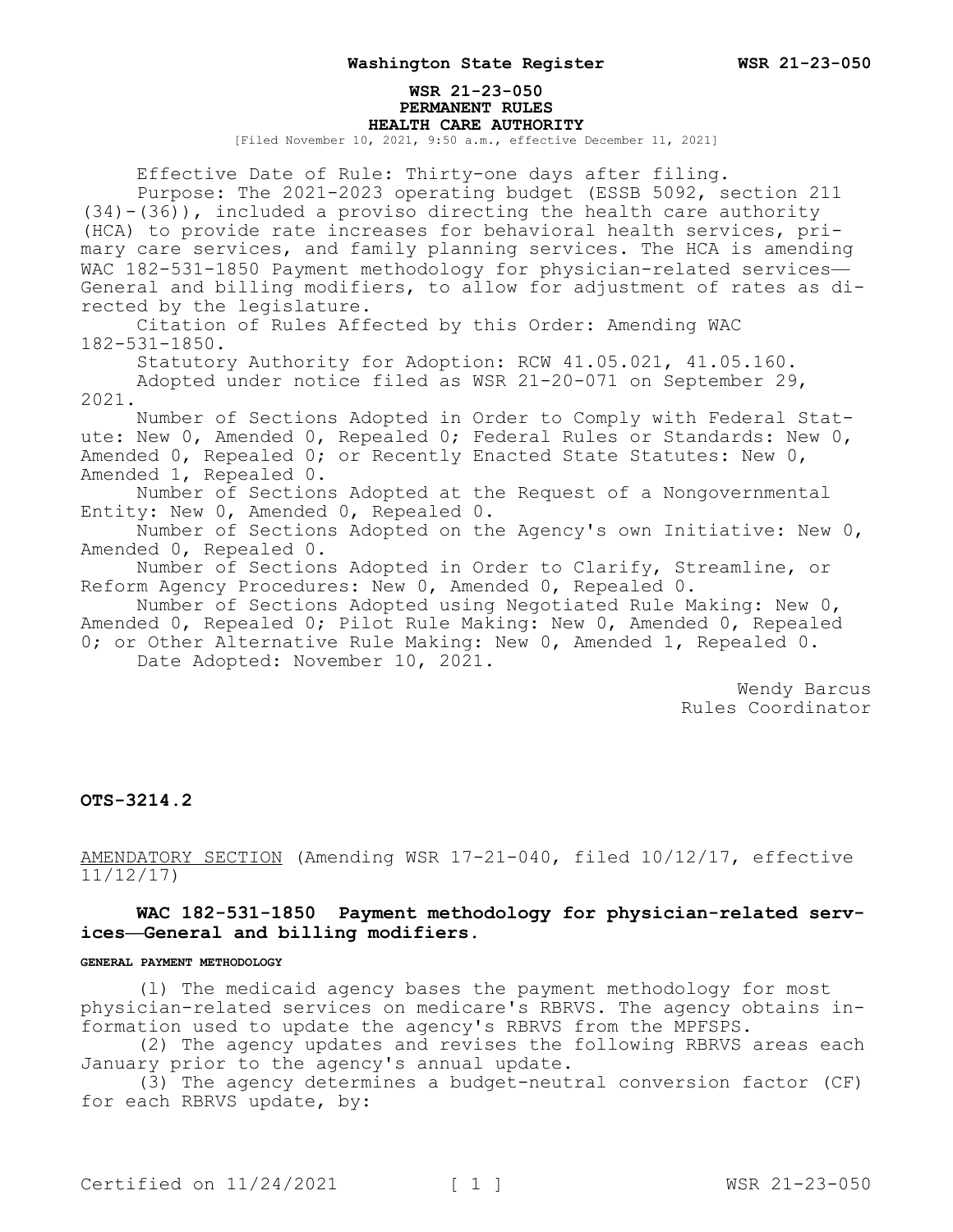(a) Determining the units of service and expenditures for a base period. Then,

(b) Applying the latest medicare RVU obtained from the MPFSDB, as published in the MPFSPS, and GCPI changes to obtain projected units of service for the new period. Then,

(c) Multiplying the projected units of service by conversion factors to obtain estimated expenditures. Then,

(d) Comparing expenditures obtained in (c) of this subsection with base period expenditure levels. Then,

(e) Adjusting the dollar amount for the conversion factor until the product of the conversion factor and the projected units of service at the new RVUs equals the base period amount.

(4) The agency calculates maximum allowable fees (MAFs) in the following ways:

(a) For procedure codes that have applicable medicare RVUs, the three components (practice, malpractice, and work) of the RVU are:

(i) Each multiplied by the statewide GPCI. Then,

(ii) The sum of these products is multiplied by the applicable conversion factor. The resulting RVUs are known as RBRVS RVUs.

(b) For procedure codes that have no applicable medicare RVUs, RSC RVUs are established in the following way:

(i) When there are three RSC RVU components (practice, malpractice, and work):

(A) Each component is multiplied by the statewide GPCI. Then,

(B) The sum of these products is multiplied by the applicable conversion factor.

(ii) When the RSC RVUs have just one component, the RVU is not GPCI adjusted and the RVU is multiplied by the applicable conversion factor.

(c) For procedure codes with no RBRVS or RSC RVUs, the agency establishes maximum allowable fees, also known as "flat" fees.

(i) The agency does not use the conversion factor for these codes.

(ii) The agency updates flat fee reimbursement only when the legislature authorizes a vendor rate increase, except for the following categories which are revised annually during the update:

(A) Immunization codes are reimbursed at the medicare Part B drug file price or POS AAC when there is no Part B rate. (See WAC 182-530-1050 for explanation of POS AAC.) When the provider receives

immunization materials from the department of health, the agency pays only a flat fee for administering the immunization.

(B) A cast material maximum allowable fee is set using an average of wholesale or distributor prices for cast materials.

(iii) Other supplies are reimbursed at physicians' acquisition cost, based on manufacturers' price sheets. Reimbursement applies only to supplies that are not considered part of the routine cost of providing care (e.g., intrauterine devices (IUDs)).

(d) For procedure codes with no RVU or maximum allowable fee, the agency reimburses "by report." By report codes are reimbursed at a percentage of the amount billed for the service.

(e) For supplies that are dispensed in a physician's office and reimbursed separately, the provider's acquisition cost when flat fees are not established.

(f) The agency reimburses at acquisition cost those HCPCS J and Q codes that do not have flat fees established.

(5) The technical advisory group reviews RBRVS changes.